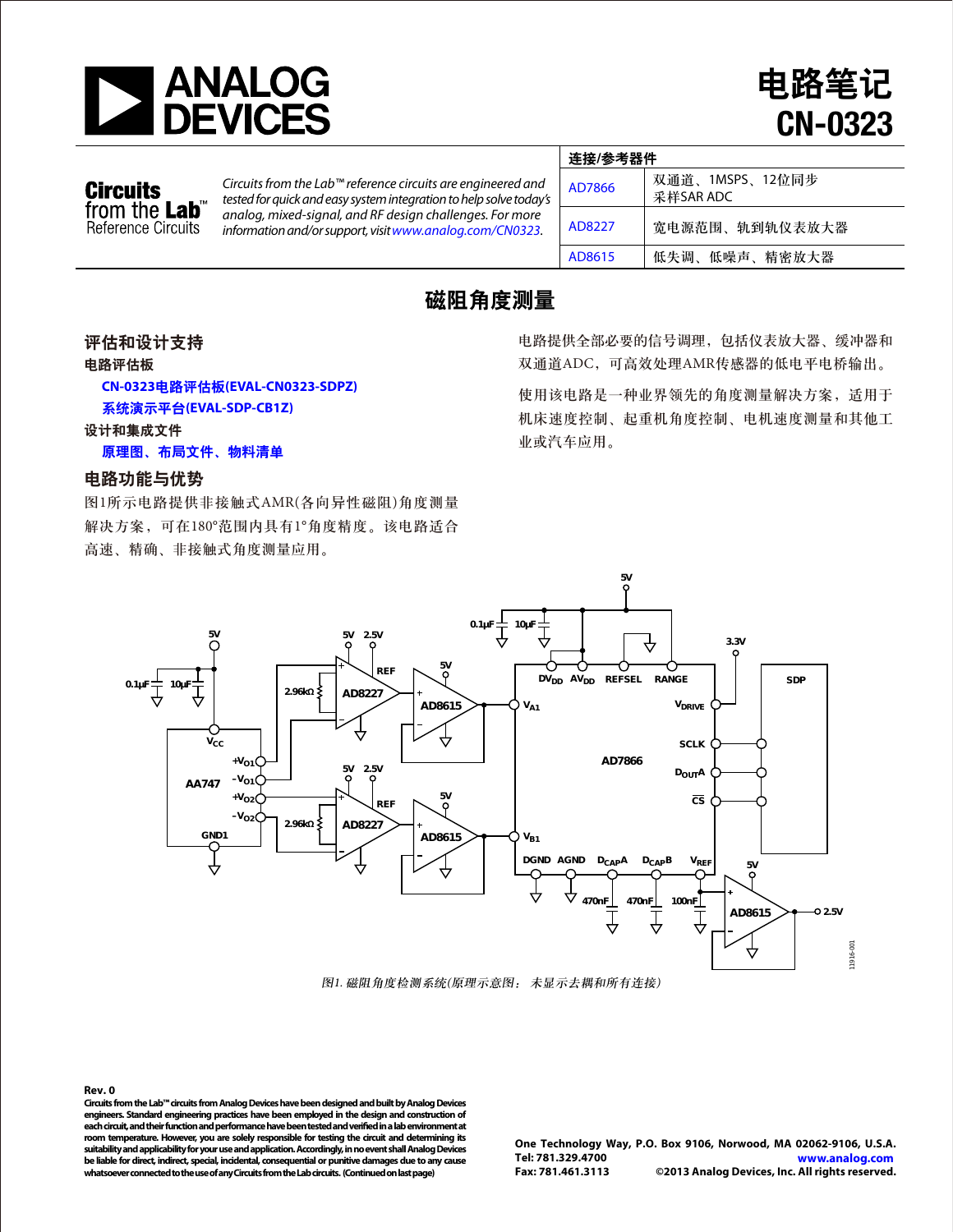### 电路描述

Sensitec AA747是一款基于AMR的角度传感器, 集成两个电 流隔离式惠斯登电桥,互相之间的相对角度为45°。AA747 具有最低失调电压(±2 mV)和高信号幅度(65 mV)。旋转磁场 激励传感器,使其输出±65 mV电压。

[AD8227](www.analog.com/zh/AD8227)仪表放大器放大目标信号,同时抑制2.5 V惠斯登电 桥共模电压。驱动VRRE引脚至2.5 V可将仪表放大器的共模输 出电压设为2.5 V。2.96 kΩ增益电阻将增益设为32。这样可 以产生0.2 V至4.8 V模拟输出电压(电桥输出为2.5 V ±70 mV)。

电路信号带宽由[AD8227](www.analog.com/zh/AD8227)确定,其在增益32下具有大约100 kHz 带宽。

单位增益运算放大器[AD8615](www.analog.com/zh/AD8615)缓冲仪表放大器输出电压, 并 直接连接ADC。该缓冲器具有轨到轨输出级,可在电源供 电轨200 mV范围内摆动。

[AD7866](www.analog.com/zh/AD7866)是一款双通道12位1 MSPS SAR ADC。RANGE引脚 的极性确定模拟输入范围和输出编码。如果片选信号变为 低电平时该引脚连接逻辑高电平,则下一次转换的模拟输  $\lambda$ 范围为0 V至2V<sub>prr</sub>(0 V至5 V), 为缓冲放大器的0.2 V至4.8 V 输入信号提供大约200 mV裕量。

将REFSEL引脚连接至低电平可配置ADC使用内部2.5 V基准 电压源。V<sub>REE</sub>引脚提供该电压,但必须将其缓冲后才能用 于驱动系统其它环节。D<sub>cap</sub>A引脚和D<sub>cap</sub>B引脚采用470 nF电 容去耦,确保ADC正常工作。基准电压由[AD8615](www.analog.com/zh/AD8615)缓冲, 并设置仪表放大器[AD8227](www.analog.com/zh/AD8227)的共模输出电压。

[AD7866](www.analog.com/zh/AD7866)同步采样磁阻传感器的两个通道。数字字通常在  $D_{\text{our}}$ A和 $D_{\text{our}}$ B端提供。每个数据流包括1个前导零,随后 是3个状态位,再加上12位转换数据。然而,保持片选信 号为低电平并持续额外16个时钟周期,则两个数字字均可 从一个通道 $(D_{\text{out}}A)$ 读取。

SPI接口允许在一条数据线路上访问两个通道。

### 磁阻**(MR)**理论

磁阻效应是存在外部磁场时,材料改变其电阻值的能力。 最常用的MR传感器基于各向异性磁阻(AMR)效应。



图2. 各向异性磁阻示例

AMR效应示例如图2所示。电流(I)流过导体,受到外部磁 场(HY)影响。导体电阻的变化与磁化矢量(M)和电流矢量  $(1)$ 之间的角度 $(0)$ 成函数关系。磁化矢量是内部磁场 $(H<sub>v</sub>)$ 与 施加的外部磁场(H<sub>v</sub>)的净求和结果。

当磁化矢量(M)与电流矢量(I)平行时,具有最大电阻。当 磁化矢量(M)与电流矢量(I)垂直时,具有最小电阻。

有效利用AMR效应要求导体自身必须对机械应力不敏感, 但对磁约束敏感。由于这些原因,透磁合金(80%镍,20% 铁)是AMR传感器制造中最常用的合金。

### 透磁合金属性

透磁合金条有两个属性,创建角度测量系统时会具有设计 挑战性。

首先,透磁合金具有较窄的线性工作区(见图3)。仅当磁化 矢量(M)和电流矢量(I)之间的角度(Ø)变大时,响应才是线 性的。不幸的是,线性响应不久后就会饱和。



其次,透磁合金对极性不敏感。无论磁化矢量(M)和电流 矢量(I)之间的角度(Ø)是正或负,透磁合金条的电阻都将 下降。

### 双色条磁极

改善透磁合金条线性度和磁极非敏感特性的常用方法是与 金属条的轴向成45°角添加铝条(称为双色条磁极, 如图4所 示)。双色条磁极间流动的任何电流都将走最短的路径—— 垂直路径,并且电流矢量(I)和磁化矢量(M)之间的角度偏 移45°。

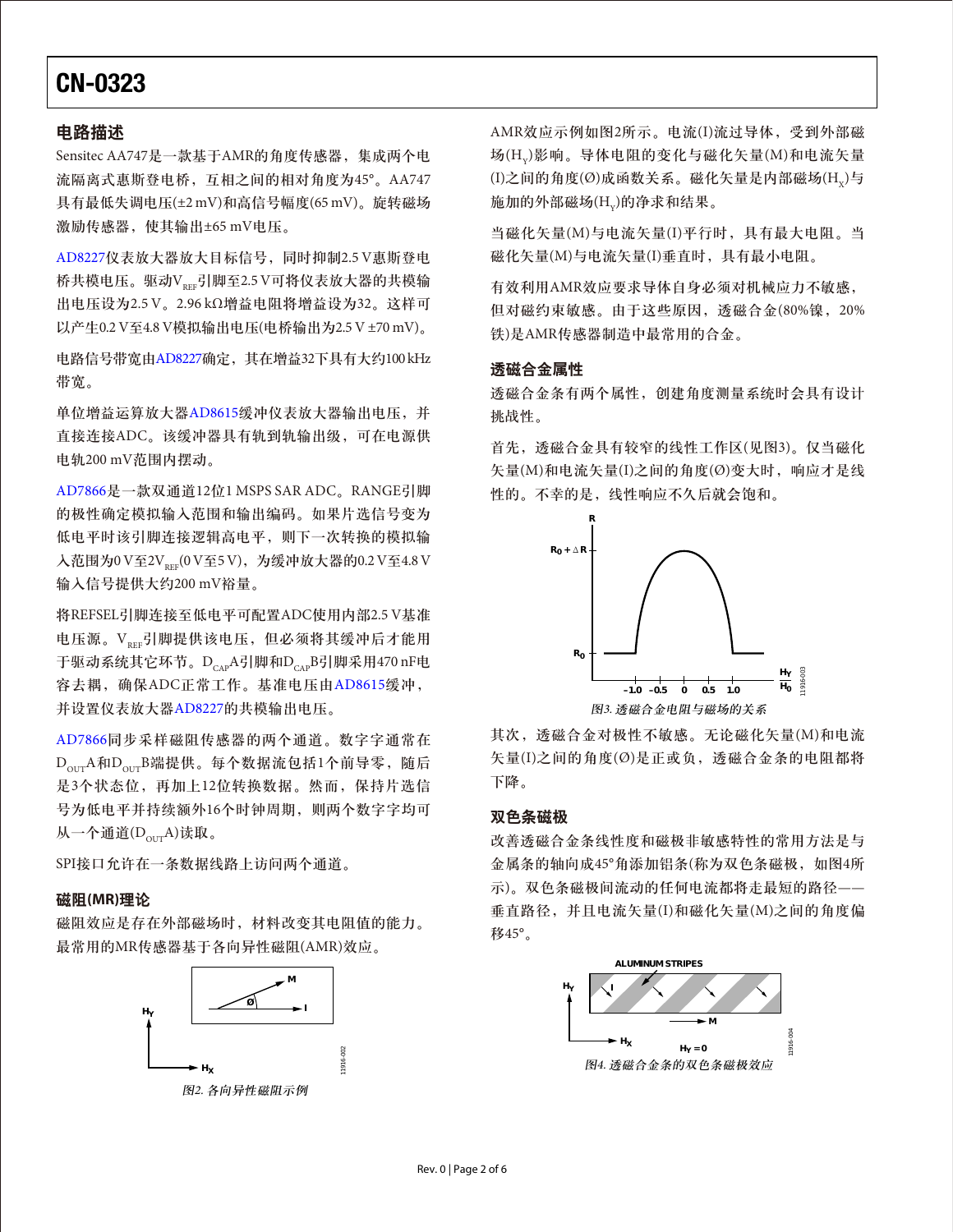图5显示向透磁合金条中加入双色条磁极后的结果。电流 矢量偏移45°,但磁化矢量保持不变。注意,线性特性现在 存在于图形的中央部分。



### 磁场强度

AA747磁阻传感器所需的磁场强度至少为25 kA/m,才能确 保数据手册中的误差规格。该激励磁场必须与传感器封装 的中央部分相交。

选择磁体时,需考虑传感器和磁体之间的气隙,如图6所 示。如果磁体未靠近传感器放置(即距离d极大), 则可能需 要更强的磁场强度才能确保传感器位置的磁场强度达到要 求,并保持最小误差规格。



### 传感器基础知识

标准AMR传感器由两个惠斯登电桥组成,互相之间的相对 角度为45°。透磁合金条包含两个电桥的全部元器件,标称 电阻值为3.2 kΩ。



AA747的最大峰值信号幅度为70 mV(14 mV/V<sub>cc</sub>, 5 V电 源)。传感器失调电压为±10 mV(±2 mV/Vcc,5 V电源),输 出2.5 V ±0.70 mV可用信号。旋转磁场产生正弦(2ø)和余弦 (2ø)输出信号,如图8所示。两个信号在180°范围内均为周 期信号,因此无法在不增加额外电路和原件的情况下进行 全方位360°测量。



### 通道灵敏度

每通道的传感器标称灵敏度为2.35 mV/°。这意味着磁化矢 量和传感器方向之间的每一度变化都会产生2.35 mV的输出 电压改变。角度的灵敏度并非常量。灵敏度下降的部分是 线路斜率接近零时的输出部分。

如图8所示,通道1(蓝线)在磁化矢量接近45°或135°时损失 灵敏度。类似地,通道2(红线)在磁化矢量接近0°和90°时损 失灵敏度。幸运的是,当一个通道的灵敏度降低时,另一 个通道将处于高灵敏度区域。

软件利用了这一特性,并基于某一时刻最为精确的传感器 测量角度。如果通道1接近45°,则使用通道2计算角度,保 证系统精度。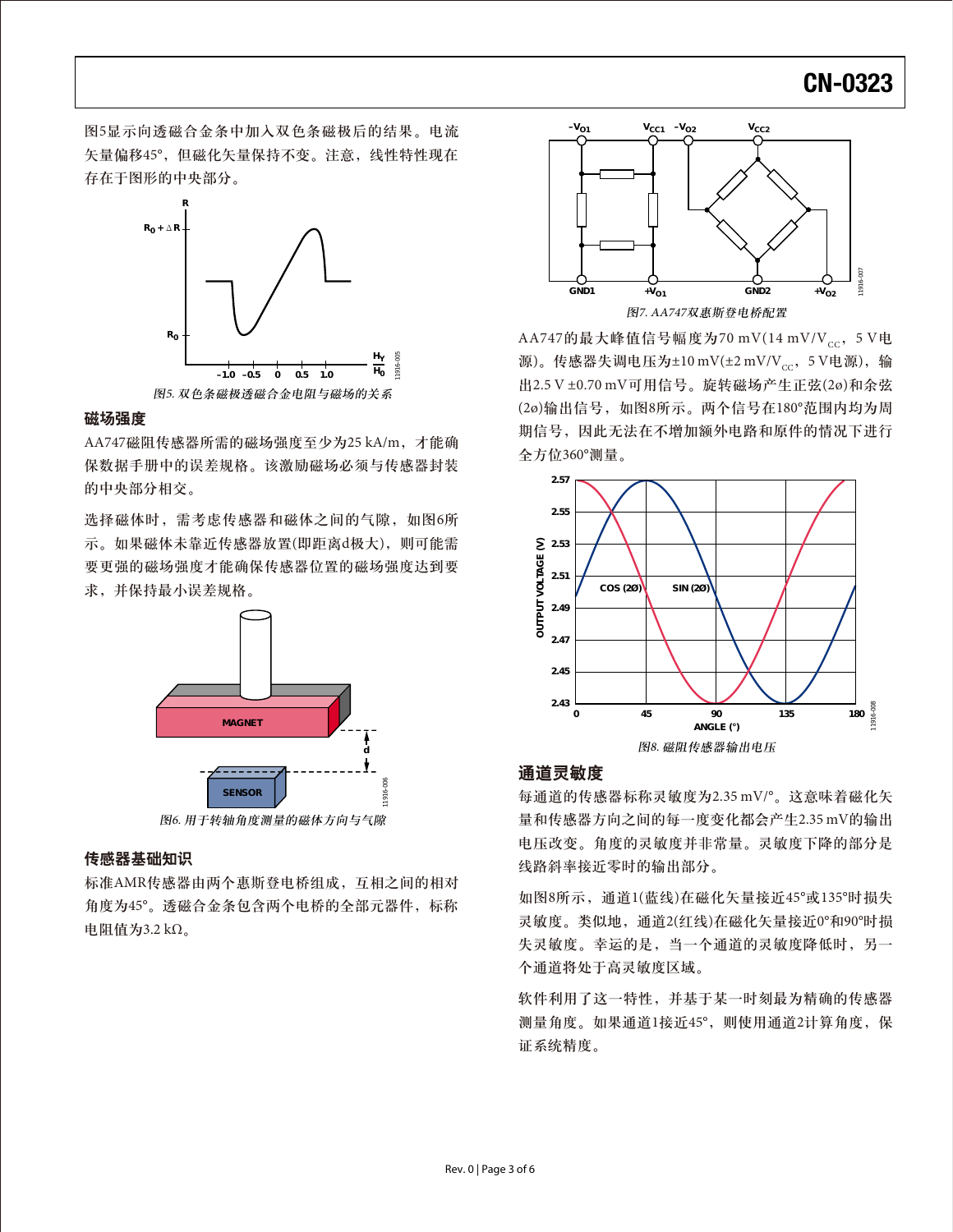### 系统带宽、磁场旋转

磁场角度矢量是理解电路带宽的重要内容。ADC每微秒转 换一个样本。为了获得1°分辨率,磁场每微秒只能移动一 度(2.778 kHz), 否则ADC无法以足够高的速度进行采样, 以便跟上磁场变化的速度。对于1 MSPS ADC,这表示磁场 的最大可用角速度为2.778 kHz。

## 测试结果

将一永磁铁至于一根轴的端面,该轴可以沿轴向360°自由 旋转, 安放[EVAL-CN0323-SDPZ](http://www.analog.com/zh/circuits-from-the-lab/cn0323/VC.html) PCB, 使其AA747 AMR传 感器(U5)正面与磁体正面平行。[EVAL-CN0189-SDPZ\(](http://www.analog.com/zh/circuits-from-the-lab/CN0189/vc.html)倾斜 角测量板)PCB与轴的另一端面紧固连接,这样当轴旋转 时,永磁铁和EVAL-CN0189-SDPZ PCB都与轴一同旋转。 图9显示该设置的功能框图;图10显示该设置的照片。



图9. 数据采集测试设置



图10. 基准测试设置照片

[CN-0189](www.analog.com/zh/CN-0189)倾斜测量系统提供测试[CN-0323](www.analog.com/zh/CN-0323)的参考角度。中 心磁杆转动,直至[CN-0189](www.analog.com/zh/CN-0189)评估软件读取0°。中心磁杆保 持该位置,而磁体旋转,在CN-0323[评估软件中](ftp://ftp.analog.com/pub/cftl/CN0323)产生0°角 度读数。

将磁体中心与IC正面的中心位置对齐放置很重要。若不对 齐,将会使磁场偏离传感器,并导致CN-0323[评估软件最](ftp://ftp.analog.com/pub/cftl/CN0323) 终计算角度时产生误差。

转动中心磁杆并将评估软件的两个显示读数进行比较,即 可收集数据。图11显示±90°范围内记录的输出角度误差。 整个范围内的误差为±0.4°。LabVIEW评估软件见图12。





图12. CN-0323[评估软件屏](ftp://ftp.analog.com/pub/cftl/CN0323)幕截图

评估软件上的校准选项卡确定每个惠斯登电桥的最大和最 小电压输出 $(V_{\text{max}}$ 和 $V_{\text{MIN}})$ 。了解这些数值可以更精确地将电 压映射到数字码。用户有两种方法可以确定V $_{\text{MAX}}$ 和V $_{\text{MIN}}$ 值。

11916-009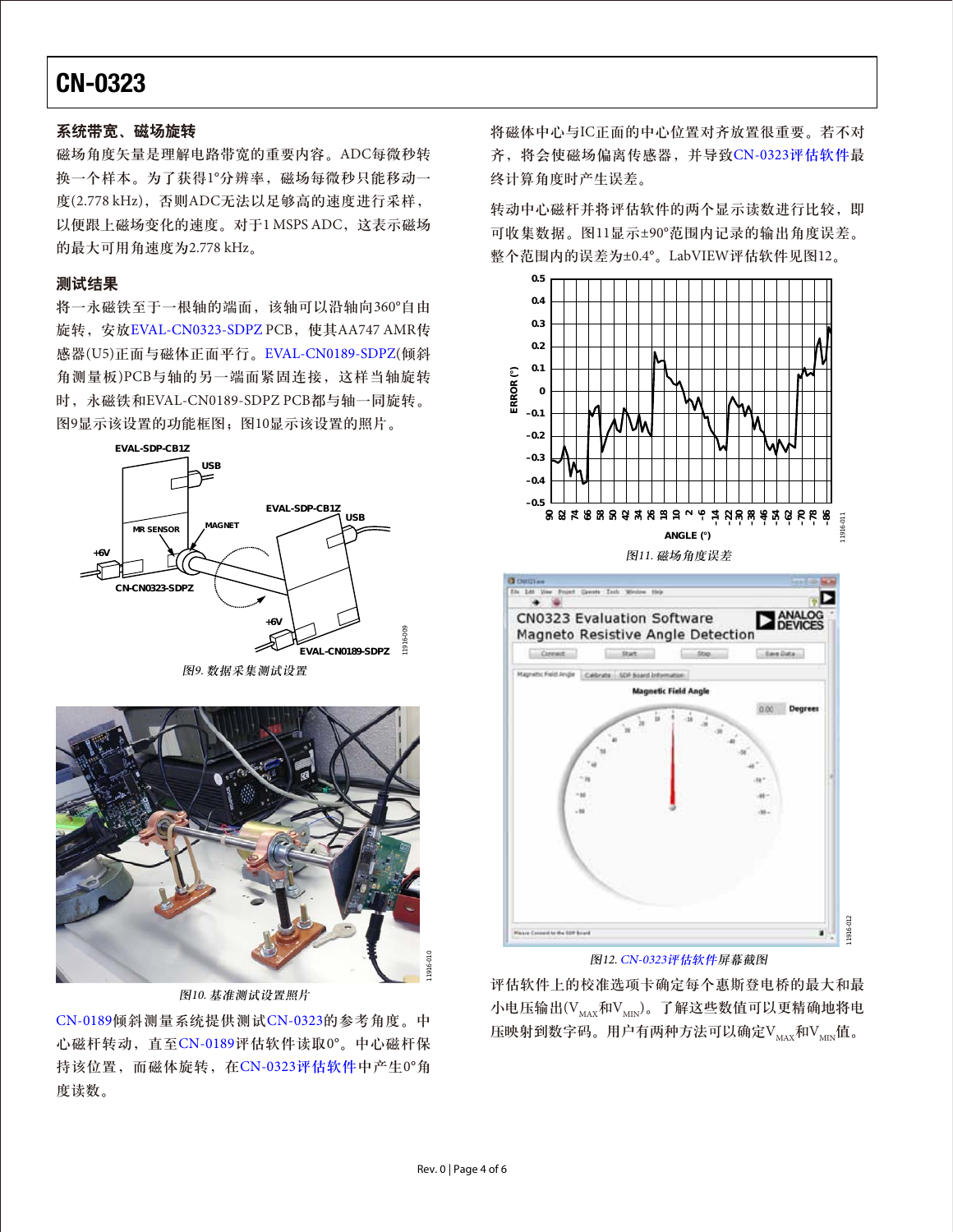第一种方法是手动输入数值。第二种方法是在180°范围内 转动磁体,同时让软件自动鉴别数值。这种方法比手动鉴 别数值更快,但如果磁场转动过快则会产生误差。

### **PCB**设计考虑

在任何注重精度的电路中,必须仔细考虑电路板上的电源 和接地回路布局。PCB应尽可能隔离数字部分和模拟部分。 本系统的PCB采用4层板堆叠而成,具有较大面积的接地层 和电源层多边形。有关布局和接地的详细论述,请参见[指](http://www.analog.com/MT-031?doc=CN0323.pdf) 南[MT-031](http://www.analog.com/MT-031?doc=CN0323.pdf);有关去耦技术的信息,请参见指南[MT-101](http://www.analog.com/MT-101?doc=CN0323.pdf)。

所有IC的电源应当用1 μF和0.1 μF电容去耦,以适当抑制噪 声并减小纹波。这些电容应尽可能靠近器件。对于所有高 频去耦,建议使用陶瓷电容。

电源走线应尽可能宽,以提供低阻抗路径,并减小电源线 路上的毛刺效应。通过数字地将时钟及其它快速开关数字 信号屏蔽起来,使之不影响电路板的其它器件。图13为 PCB的照片。

有关本电路笔记的完整设计支持包,请参阅 www.analog.com/CN0323-DesignSupport。



图13. [EVAL-CN0323-SDPZ](http://www.analog.com/zh/circuits-from-the-lab/cn0323/VC.html) PCB照片

### 常见变化

Rev. 0 | Page 5 of 6 11916-013 创建线性位置测量系统时,有两个需要改变的地方。首先 是采用AA745代替AA747 AMR传感器。该传感器专门检测 线性移动,并具有与AA747相当的电气特性。其次,采用 由一系列变化的南北极组成的多极条状磁体代替现有磁 体,如图14所示。



AA745采用水平包装,安装位置与PCB的边缘齐平。这样 可实现磁体和传感器之间的最佳距离,理想距离是磁极长 度的一半。

随着传感器沿与磁体平行方向移动,传感器将会监测磁场 每旋转180°表明传感器沿磁体平行方向一定一个磁极长 度。磁极长度(P)和传感器的角度精度(ΔØ = 0.05°)确定理论 精度(Δx)。

#### $\Delta x = P \times \Delta Q / 180^\circ$

这样便形成了在一个磁极长度范围以内的绝对测量系统。若 磁体有多个磁极,则对通过的磁极进行计数可获得更精确的 读数。实现该功能需要更多电子元器件,并且通常具有不 同磁极长度的第二个磁体能为额外的传感器提供参照点。

### 电路评估与测试

本电路使用[EVAL-SDP-CB1Z](http://www.analog.com/zh/system-demonstration-platform/controller-boards/evaluation/SDP-B/eb.html)系统演示平台(SDP)评估板和 [EVAL-CN0323-SDPZ](http://www.analog.com/zh/circuits-from-the-lab/cn0323/VC.html)电路板。这两片板具有120引脚的对接 连接器,可以快速完成设置并评估电路性能。

[EVAL-CN0323-SDPZ](http://www.analog.com/zh/circuits-from-the-lab/cn0323/VC.html)包含待评估电路,如本笔记所述。 [EVAL-SDP-CB1Z](http://www.analog.com/zh/system-demonstration-platform/controller-boards/evaluation/SDP-B/eb.html)与CN-0323[评估软件](ftp://ftp.analog.com/pub/cftl/CN0323)一同使用,采集 [EVAL-CN0323-SDPZ](http://www.analog.com/zh/circuits-from-the-lab/cn0323/VC.html)评估板的数据。

### 设备要求

需要以下设备:

- 带USB端口的Windows® XP、Windows Vista®(32位)或 Windows<sup>®</sup> 7(32位)PC
- [EVAL-CN0323-SDPZ](http://www.analog.com/zh/circuits-from-the-lab/cn0323/VC.html)评估板
- [EVAL-SDP-CB1Z](http://www.analog.com/zh/system-demonstration-platform/controller-boards/evaluation/SDP-B/eb.html)评估板
- 6 V电源或壁式电源适配器
- CN-0323[评估软件](ftp://ftp.analog.com/pub/cftl/CN0323)
- 传感器封装处磁场强度不低于25kA/m的钕磁体。